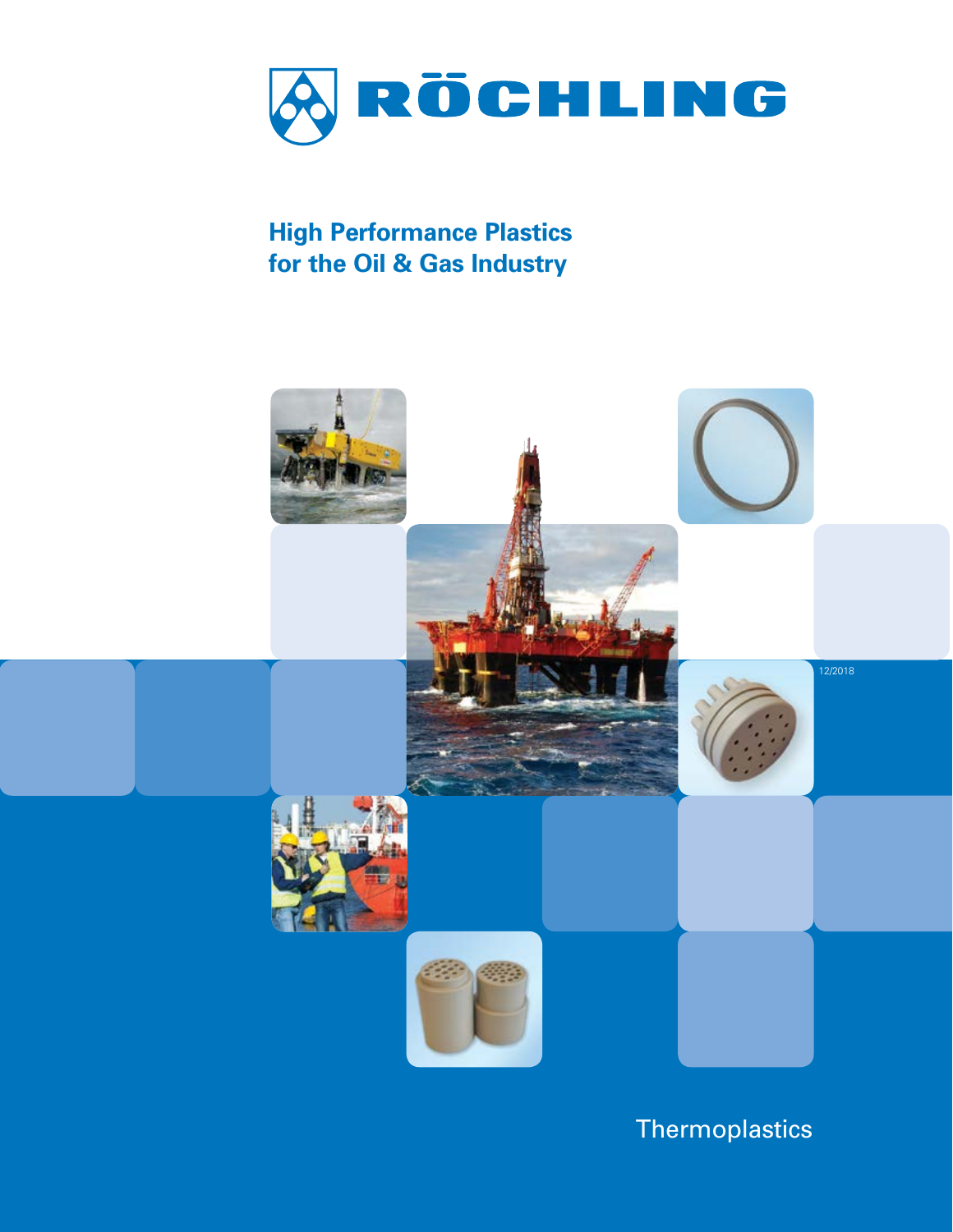### **Competence. Quality. Innovation.**

Röchling Engineering Plastics is among the world's leading suppliers of engineering plastics to the oil and gas industry. Our sales and engineering teams work closely to provide you with the best solution to improve your performance. Quick to respond to the needs of our customers, we are constantly pursuing new and improved product designs and manufacturing techniques, allowing us to supply state-of-the-art products at the most economical price. From polyethylenes, polypropylenes, acetals and nylons to a full range of high-performance and specialty materials, we provide plastic stock shapes for machining into parts that are used in applications for the oil & gas industry. Being experts for innovative material solutions we do recognize the high standards and demands our materials need to fulfill to properly perform in extreme environments. Our materials are highly reliable, durable and easy to machine.

## **Quality Assurance**

Quality through consistency and performance is critical to us, especially due to the nature of the applications that our products are used in. We are certified to ISO 9001: 2015 and with a strong quality program in place, we follow detailed procedures throughout each department to ensure that our products meet all of the necessary industry requirements. Certifications are provided with all of our high performance materials.

## **Customer Support**

Choosing the best material for a specific application can be a challenge. Our experienced staff can guide you in this process by determining various criteria including: continuous operating temperature, wear or structural requirements, dimensional stability and specifications.







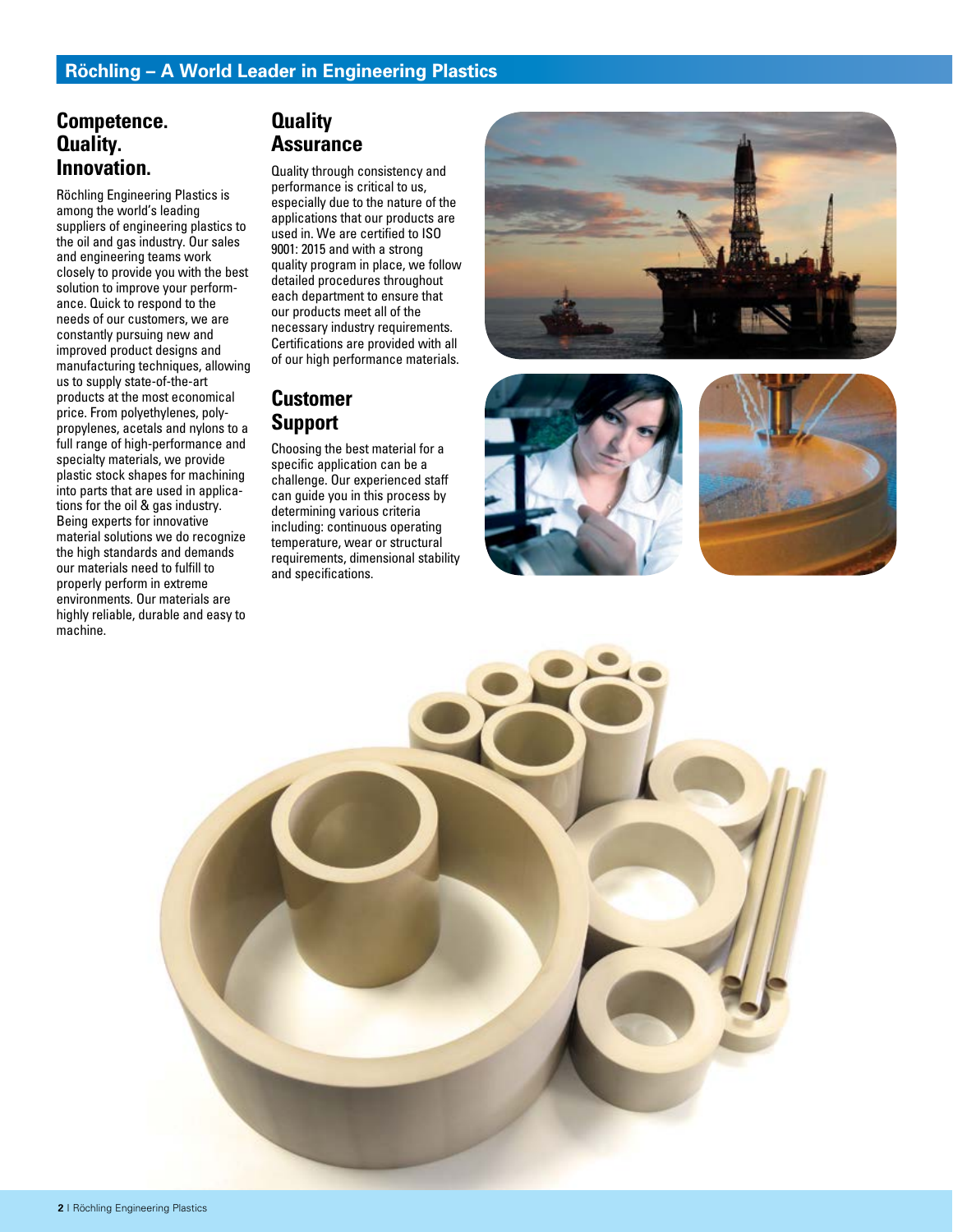## **Typical Oil and Gas Applications**

- Sheaves
- Winch drum shells
- ROV components
- Wear/slide pads
- Pipeline bundle skids and rollers
- Analytical instruments
- Electrical connectors
- Fire water pumps
- Cable clamps
- Flow meter components
- Centralizers
- Sensors
- Seals and valve seats





## **High Performance Thermoplastics**

From manufacturing polyethylene, polypropylene, acetal and nylon, Röchling also manufactures various grades of PEEK (polyether ether ketone). Our SUSTAPEEK offers exceptional properties:

- Continuous use temperature of 480° F
- Excellent mechanical strength
- Dimensional stability
- Good chemical resistance
- Low weight (1/7th weight of steel)
- Excellent long term creep characteristics
- Corrosion resistant

## **Using Plastics in Harsh Environments?**

As the remaining reserves of oil and gas become harder to collect, the environments are becoming more severe. In many instances this will dictate if the introduction of thermoplastics or composites will meet the required demands. Whether it is higher temperatures, higher loads or aggressive chemicals, let Röchling help you. We have many years of experience and would like to offer this expertise to our customers. All inquiries welcome.





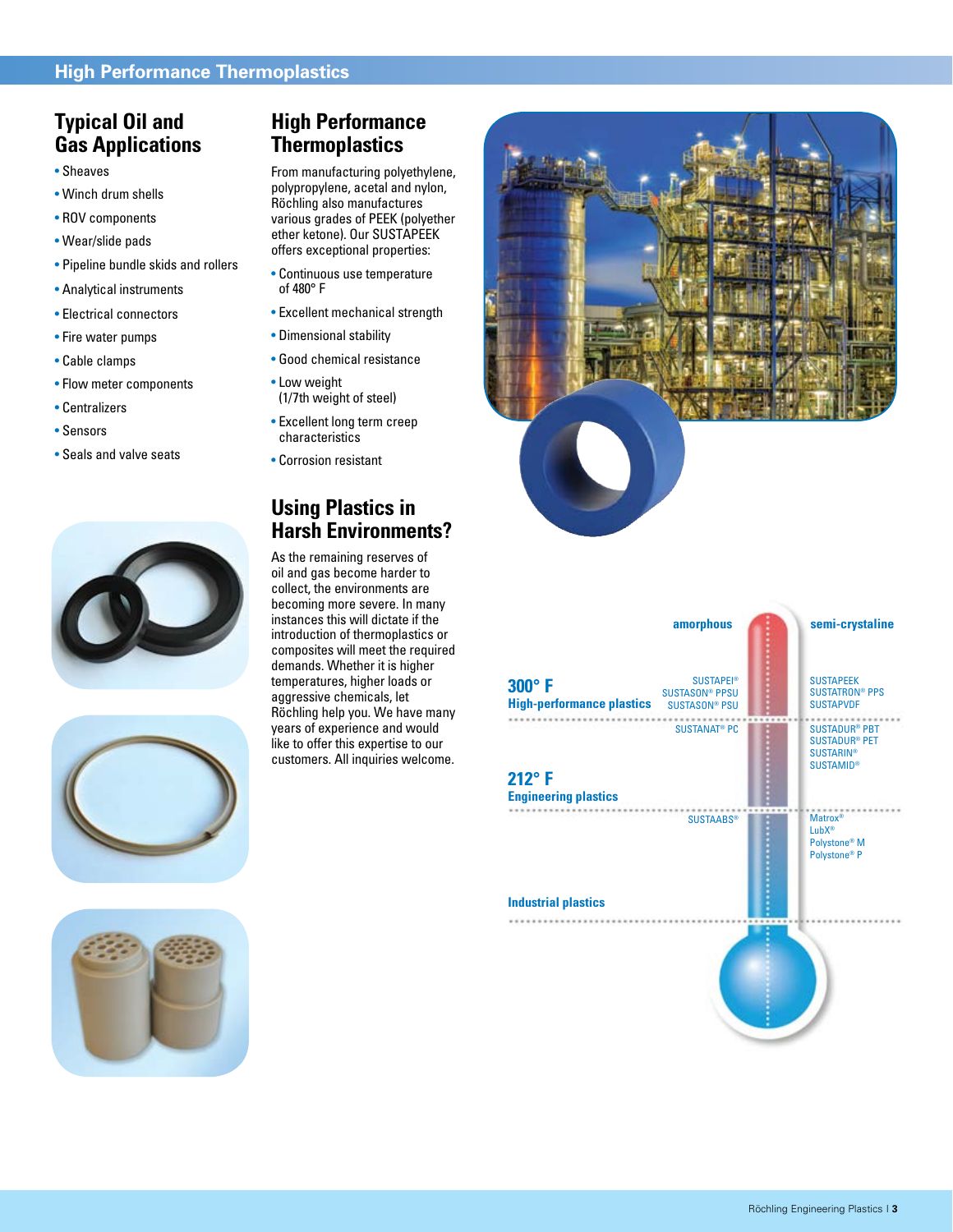### **Filter Full service Full and Gas Industry**

| <b>Trade Name</b>                                                    | <b>Material Description</b>                           | Specific<br>Gravity | Tensile<br>Strength | Elongation     | Durometer<br>Shore D | Continuous<br>Service<br>Temp. °F<br>Temp. |
|----------------------------------------------------------------------|-------------------------------------------------------|---------------------|---------------------|----------------|----------------------|--------------------------------------------|
|                                                                      |                                                       | D792                | <b>D638</b>         | <b>D638</b>    | D2240                |                                            |
|                                                                      |                                                       |                     | <b>PSI</b>          | $\%$           |                      | -                                          |
| LubX <sup>®</sup> C                                                  | Proprietary Blend, Superior sliding properties        | .93                 | 2,700               | $>250$         | <b>D60</b>           | 180                                        |
| Matrox®                                                              | <b>UHMW-PE, Proprietary Blend</b>                     | .93                 | 2,900               | $>250$         | D63                  | 180                                        |
| Polystone <sup>®</sup> M Virgin Natural                              | UHMW-PE, Standard                                     | .93                 | 3,100               | $>350$         | D62-66               | 180                                        |
| Polystone <sup>®</sup> M Virgin Colors                               | UHMW-PE, Standard and custom colors                   | .93                 | 3,100               | $>350$         | D62-66               | 180                                        |
| Polystone <sup>®</sup> M Reprocessed                                 | UHMW-PE, Eco-friendly and economical                  | .93-.94             | 3,000               | $>290$         | D63-69               | 180                                        |
| Polystone <sup>®</sup> MPG Glass Filled                              | UHMW-PE, Superior wear resistance                     | .96                 | 2,700               | $>265$         | D63-69               | 180                                        |
| Polystone <sup>®</sup> M Anti-Static                                 | UHMW-PE, $10^6 - 10^{11}$ ohms/sq surface resistivity | .94                 | 3,000               | $>290$         | D62-66               | 180                                        |
| Polystone <sup>®</sup> M Conductive                                  | UHMW-PE, $10^3 - 10^6$ ohms/sq surface resistivity    | .94                 | 3,000               | $>290$         | D62-66               | 180                                        |
| Polystone <sup>®</sup> M-Slide                                       | UHMW-PE, Dry lubricants                               | .96                 | 3,000               | $>200$         | D62-66               | 180                                        |
| Polystone <sup>®</sup> M OL                                          | UHMW-PE, Oil filled, Reduced coefficient of friction  | .94                 | 3,000               | $>260$         | D62-66               | 180                                        |
| Polystone <sup>®</sup> P Homopolymer Natural Polypropylene, Standard |                                                       | .91                 | 4,700               | 14             | D72                  | 180                                        |
| Polystone <sup>®</sup> P Copolymer Natural                           | Polypropylene, High impact strength                   | .91                 | 3,500               | $>300$         | <b>D69</b>           | 180                                        |
| Polystone <sup>®</sup> G Natural                                     | HDPE, Standard                                        | .95                 | 4,000               | >600           | D65                  | 180                                        |
| Polystone <sup>®</sup> G Colors                                      | HDPE, Standard and custom colors                      | .95                 | 4,000               | $>600$         | D65                  | 180                                        |
| SUSTARIN <sup>®</sup> C                                              | <b>Acetal Copolymer</b>                               | 1.41                | 9,500               | 40             | <b>D85</b>           | 180                                        |
| SUSTARIN <sup>®</sup> C ESD 60                                       | <b>Acetal Copolymer Conductive</b>                    | 1.33                | 11,400              | 5              | D <sub>86</sub>      | 200                                        |
| SUSTARIN <sup>®</sup> C ESD 90                                       | Acetal Copolymer Static Dissipative                   | 1.44                | 11,000              | 30             | <b>D86</b>           | 180                                        |
| SUSTARIN <sup>®</sup> H                                              | Acetal Homopolymer (Delrin®)                          | 1.42                | 10,500              | 40             | D83                  | 185                                        |
| SUSTARIN <sup>®</sup> H AF                                           | Acetal Homopolymer (Delrin®) AF Blend                 | 1.50                | 8,000               | 20             | D <sub>85</sub>      | 185                                        |
| SUSTAMID <sup>®</sup> 6G                                             | <b>Cast Nylon</b>                                     | 1.14                | 12,000              | 25             | D78                  | 200                                        |
| SUSTAMID <sup>®</sup> 6G MO                                          | Cast Nylon, Molly filled (MoS2)                       | 1.15                | 12,500              | 35             | <b>D80</b>           | 200                                        |
| SUSTAMID <sup>®</sup> 6G OL                                          | Cast Nylon Oil Filled                                 | 1.15                | 11,000              | 30             | D74                  | 210                                        |
| SUSTAMID <sup>®</sup> 66                                             | <b>Extruded Nylon</b>                                 | 1.14                | 12,000              | 40             | D80                  | 220                                        |
| SUSTAMID® 66 MO                                                      | Extruded Nylon, Molly filled (MoS2)                   | 1.15                | 12,000              | 25             | D85                  | 220                                        |
| <b>SUSTAPEEK</b>                                                     | Polyether ether ketone                                | 1.32                | 16,000              | 20             | D85                  | 480                                        |
| SUSTAPEEK CF 30                                                      | Polyether ether ketone 30% Carbon filled              | 1.41                | 20,000              | $\overline{5}$ | D93                  | 480                                        |
| SUSTAPEEK GF 30                                                      | Polyether ether ketone 30% Glass filled               | 1.51                | 24,000              | 3              | D86                  | 500                                        |
| SUSTADUR <sup>®</sup> PET                                            | Polyether ether ketone                                | 1.41                | 12,000              | 30             | D87                  | 230                                        |
| <b>SUSTAPEI®</b>                                                     | ULTEM™ 1000                                           | 1.27                | 16,700              | 86             | D86                  | 340                                        |
| SUSTAPEI <sup>®</sup> GF 30                                          | ULTEM™ 30% Glass filled                               | 1.51                | 20,000              | 3              | <b>D86</b>           | 340                                        |
| SUSTASON <sup>®</sup> PPSU                                           | Radel <sup>®</sup> R                                  | 1.29                | 11,000              | 30             | D80                  | 320                                        |
| <b>SUSTAPVDF</b>                                                     | Kynar <sup>®</sup> 740                                | 1.78                | 7,000               | 100            | D77                  | 300                                        |
| SUSTANAT <sup>®</sup> PC                                             | Polycarbonate                                         | 1.20                | 10,000              | 75             | D80                  | 250                                        |
| <b>SUSTAKON®</b>                                                     | Polyketone                                            | 1.24                | 8,800               | $>300$         |                      | $\equiv$                                   |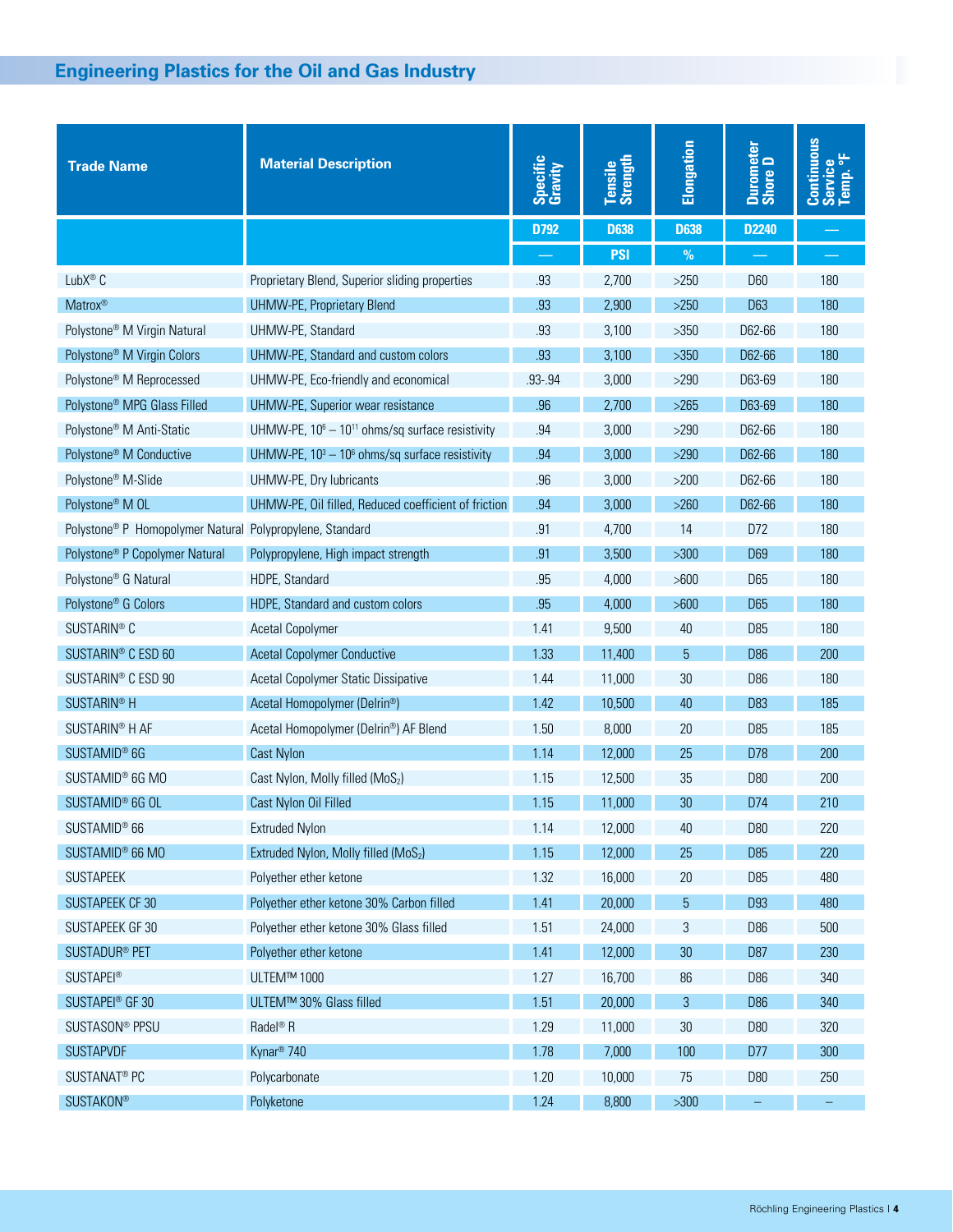# **Topside, Subsea and Downhole Applications**